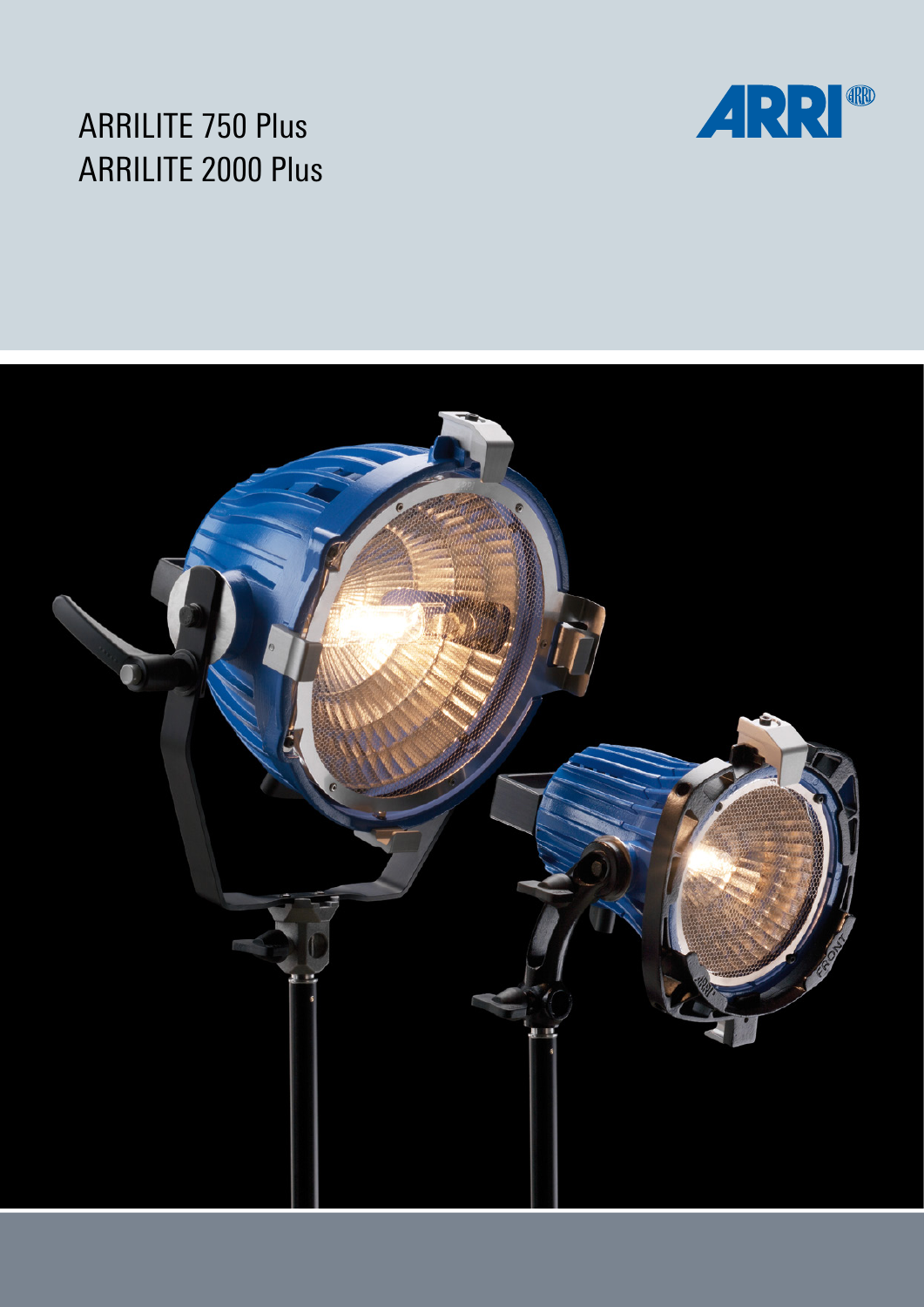

# ARRILITE Plus lighting kits

**ARRILITE lampheads are also available in a variety of lighting kits. For detailed information please contact your local dealer or visit the ARRI website.**

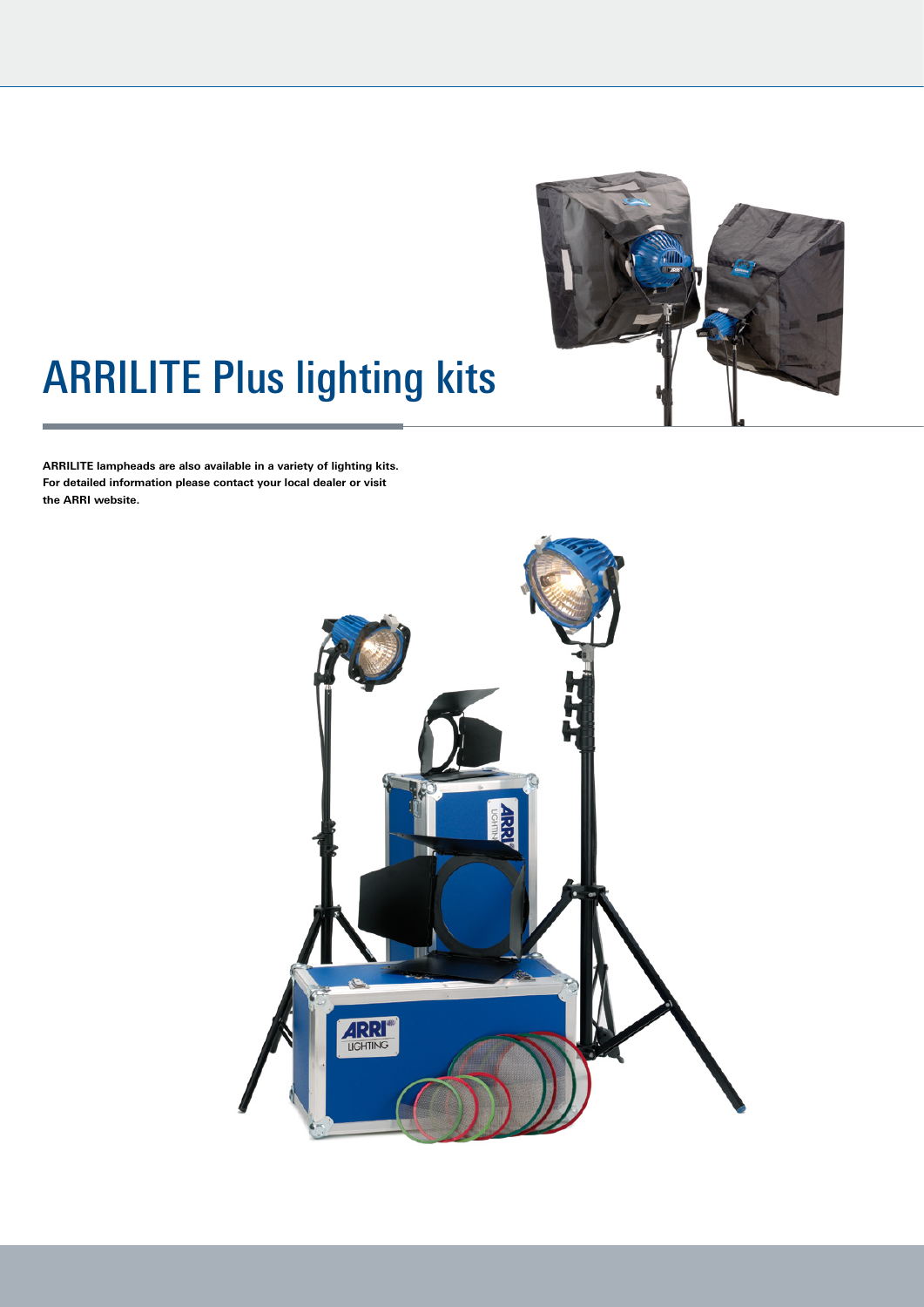### ARRIMAX reflector

The new ARRILITE fixtures utilize the same reflector and optical system as the ARRIMAX 18/12, the designers of which won a Scientific and Engineering Award from the Academy of Motion Picture Arts and Sciences in 2010. This innovative system features adjustable beam control, resulting in a highly efficient and controllable light source.

### 4-leaf barndoor and scrims – ARRILITE 750 Plus

The reduced diameter of the new ARRILITE 750 Plus enables usage of the 4-leaf barndoor and scrims designed for the ARRI 650 Plus, which is therefore ideally partnered with the ARRILITE 750 Plus in a kit, as they share the same accessories.

### Accessory holder – ARRILITE 750 Plus

The new ARRILITE 750 Plus accessory holder provides a stable mount for scrims and the barndoor, while also incorporating fittings that permit the Chimera Video PRO Plus S to be fitted directly, without an additional speedring.



### Housing

#### **ARRILITE 750 Plus**

- Compact design makes it smaller and lighter than the previous ARRILITE 800
- Rugged aluminium housing enables heat dissipation

### Light output – ARRILITE 750 Plus

The combination of the ARRIMAX reflector and a 750 W HPL\* bulb results in a 21% increase in light efficiency, as compared to the previous 800 W ARRILITE lamphead. Although listed as 750 W fixture, the ARRILITE 750 Plus can also be fitted with lower wattage bulbs, ranging from 375 W to 800 W. \*HPL lamp invented by and licensed from David Cunningham

### One-arm stirrup – ARRILITE 750 Plus

An innovative one-arm stirrup sets the ARRILITE 750 Plus apart from competing lights and enables many different pan-and-tilt options. Sturdy and compact, it reduces the overall size of the lamphead for easy packing and transportation.



### Disc brake

The stirrup brake on the ARRLITE 750 Plus and 2000 Plus implements the same disc brake technology as ARRI's True Blue range of lampheads, holding the fixtures steady even with heavy accessories attached.



#### **ARRILITE 2000 Plus**

- Improved focus, housing stability, stirrup brake and overall functionality
- Rugged aluminium housing enables heat dissipation
- 400 g lighter and far more compact than the previous ARRILITE 2000

### No tools required for changing bulbs

#### **ARRILITE 750 Plus**

The housing consists of two parts, which are connected by a bayonet cap. In order to change the bulb, the rear part is easily disconnected without any need for tools. To open the light, the user pushes the release slide on the handle and turns the whole rear part to the left. In order to close the light again, the user closes the two housing parts together so that the position marks are aligned and then turns the rear part to the right until the bayonet cap locks.



#### **ARRILITE 2000 Plus**

In order to change the bulb, the safety mesh frame at the front of the light must be opened; it opens in a similar way to the ARRI M18 and AS18 fixtures. No screws have to be removed and no tools of any kind need be used; changing the bulb in this way is fast and simple.



### **Handle**

At the rear of the housing is a large, heat-proof handle that facilitates easy maneuvering of the light.

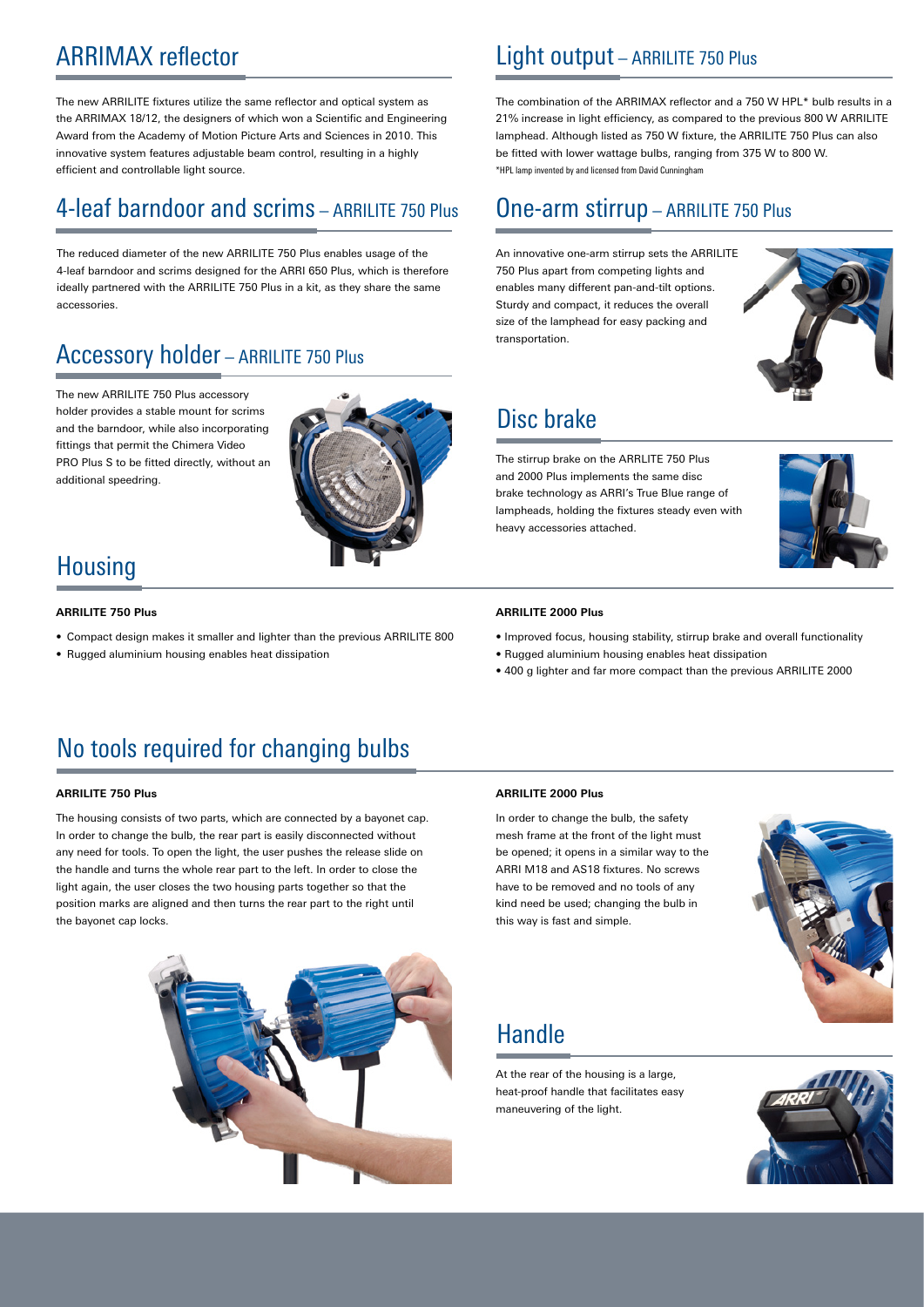





### 750 W ARRILITE Plus

| Order No.          | <b>Description</b>                                                                                         |
|--------------------|------------------------------------------------------------------------------------------------------------|
| L3.36700.B         | ARRILITE 750 Plus, bare ends, incl. 4-leaf barndoor and accessory holder                                   |
| L3.36700.D         | ARRILITE 750 Plus, Schuko plug, incl. 4-leaf barndoor and accessory holder                                 |
| <b>Accessories</b> |                                                                                                            |
| L2.79470.0         | 4-leaf barndoor, black, 168 mm                                                                             |
| L2.36780.0         | Accessory holder                                                                                           |
| L2.79460.0         | ARRI Scrim Set, full double, half double, full single, half single, 168 mm / 6 5/8"                        |
| L2.79460.A         | ARRI Scrim full single, 168 mm / 6 5/8"                                                                    |
| L2.79460.B         | ARRI Scrim, full double, 168 mm / 6 5/8"                                                                   |
| L2.79460.C         | ARRI Scrim, half single, 168 mm / 6 5/8"                                                                   |
| L2.79460.D         | ARRI Scrim, half double, 168 mm / 6 5/8"                                                                   |
| L2.76966.0         | Tungsten to daylight dichroic glass filter                                                                 |
| L2.70844.0         | Chimera Lightbank Video Pro Plus S 24"x32" (600 x 800 mm), depth: 18" (450 mm)<br>incl. front screens 8125 |

#### Lamps

| 230 V                                                                                                              |             |
|--------------------------------------------------------------------------------------------------------------------|-------------|
| HPL* 750 W                                                                                                         | $GKV**600W$ |
| HPL* 575 W                                                                                                         | FKR** 650 W |
| HPL* 375 W                                                                                                         | HX** 800 W  |
| *HPL lamp invented by and licensed from David Cunningham<br>** in combination with lamp cooling adapter L2.36770.0 |             |

#### **Specifications**

| Weight                  | 1.6 kg $(3.55 \, lb)$                      |
|-------------------------|--------------------------------------------|
| Cable length            | 3 m with inline switch                     |
| Lamp base               | G 9.5                                      |
| Reflector               | <b>ARRIMAX Reflector</b>                   |
| <b>Packed Size</b>      | 260 x 220 x 300 mm (10.24 x 8.66 x 11.81") |
| Mounting                | 16 mm mount                                |
| <b>Protection Class</b> | IP20                                       |
| Certification           | NRTL-US-C, CE, TÜV GS, CB                  |

#### Photometric Data with HPL\* 750 W - 230 V lamp

| Throw (m)    | 3        | 5    | 10   |
|--------------|----------|------|------|
| Spot: 21°    | 57.1 kcd |      |      |
| Output (lux) | 6347     | 2289 | 571  |
| Diameter (m) | 1.1      | 1.9  | 3.7  |
| Medium: 50°  | 16.2 kcd |      |      |
| Output (lux) | 1798     | 647  | 162  |
| Diameter (m) | 2.8      | 4.7  | 9.3  |
| Flood: 73°   | 93 kcd   |      |      |
| Output (lux) | 1033     | 372  | 93   |
| Diameter (m) | 4.5      | 7.4  | 14.8 |
|              |          |      |      |

1000 lux gives correct exposure for 200ASA film with aperture T4 at 24fps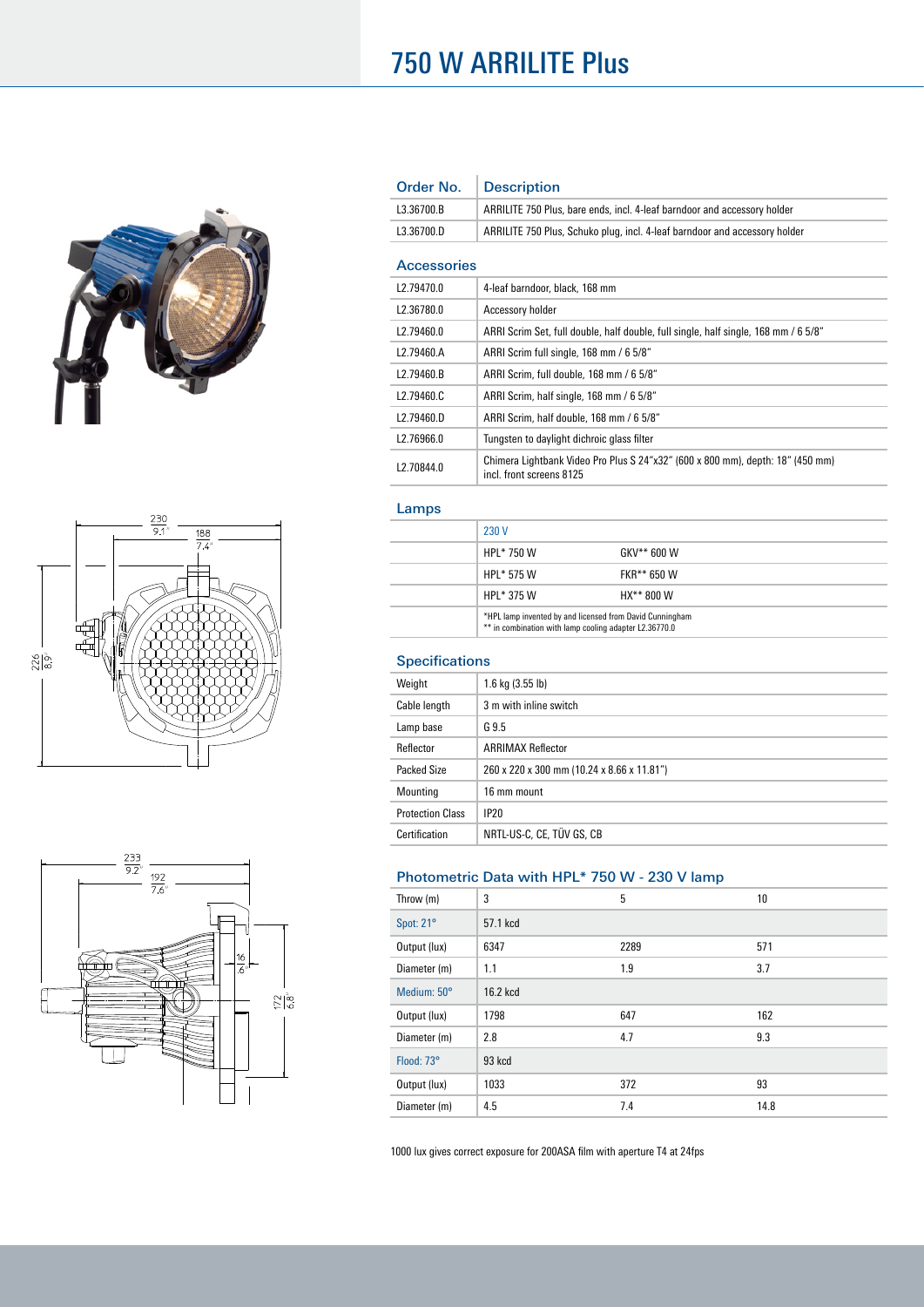### 2000 W ARRILITE Plus

| <b>ARRI</b><br><b>ARRILITE Plus</b> |
|-------------------------------------|
|-------------------------------------|

#### Order No. Description

| L3.36500.B         | ARRILITE 2000 Plus, bare ends, incl. 4-leaf barndoor                                                      |  |  |
|--------------------|-----------------------------------------------------------------------------------------------------------|--|--|
| L3.36500.D         | ARRILITE 2000 Plus, Schuko plug, incl. 4-leaf barndoor                                                    |  |  |
| <b>Accessories</b> |                                                                                                           |  |  |
| L2.76522.0         | 4-leaf barndoor, black, 235 mm                                                                            |  |  |
| L2.76950.0         | ARRI Scrim Set, full double, half double, full single, half single, 254 mm / 10"                          |  |  |
| L2.76950.A         | ARRI Scrim full single, 254 mm / 10"                                                                      |  |  |
| L2.76950.B         | ARRI Scrim full double, 254 mm / 10"                                                                      |  |  |
| L2.76950.C         | ARRI Scrim, half single, 254 mm / 10"                                                                     |  |  |
| L2.76950.D         | ARRI Scrim, half double, 254 mm / 10"                                                                     |  |  |
| L2.89061.0         | Chimera Speedring Circular 10" (255 mm) for Quartz Daylite Lightbanks 9225                                |  |  |
| L2.89054.0         | Chimera Lightbank Quartz Plus S 24"x32" (600 x 800 mm), depth: 22" (550 mm)<br>incl. 3 front screens 8425 |  |  |

#### Lamps

| 230 V             |
|-------------------|
| <b>FEX 2000 W</b> |

#### **Specifications**

| Weight                  | $3.0$ kg (6.61 lb)                         |
|-------------------------|--------------------------------------------|
| Cable                   | 3 m with inline switch                     |
| Lamp Base               | RX7s                                       |
| Reflector               | <b>ARRIMAX Reflector</b>                   |
| Packed Size             | 375 x 345 x 320 mm (14.75 x 13.58 x 12.6") |
| Mounting                | 16 mm mount                                |
| <b>Protection Class</b> | IP20                                       |
| Certification           | NRTL-US-C, CE, TÜV GS, CB                  |

#### Photometric Data with FEX 2000 W - 230 V lamp

| Throw $(m)$ : | 5       | 10   | 15  |
|---------------|---------|------|-----|
| Spot: 24°     | 110 kcd |      |     |
| Output (lux)  | 4400    | 1100 | 489 |
| Diameter (m)  | 2.2     | 4.3  | 6.5 |
| Medium: 50°   | 31 kcd  |      |     |
| Output (lux   | 1250    | 313  | 139 |
| Diameter (m)  | 4.7     | 9.3  | 14  |
| Flood: 63°    | 24 kcd  |      |     |
| Output (lux   | 940     | 235  | 104 |
| Diameter (m)  | 6       | 12   | 18  |

1000 lux gives correct exposure for 200ASA film with aperture T4 at 24fps